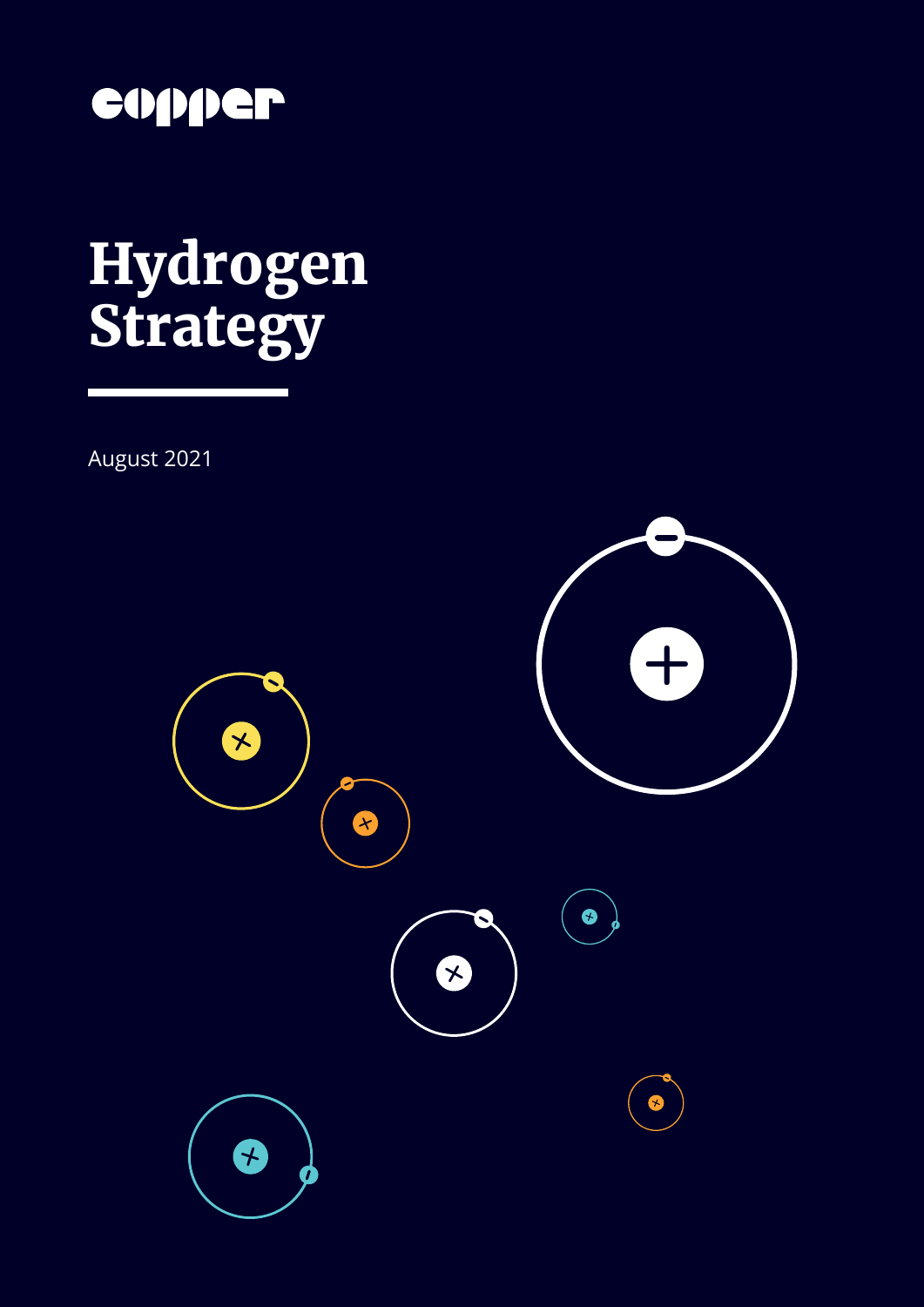

### Foreword

The strategy, which promises to create 100,000 new jobs and generate £13 billion of investment, has been largely welcomed by industry. The government has set out a twintrack approach to support the use of blue and green hydrogen technologies. Blue hydrogen is made from natural gas with carbon capture and underground storage technology removing emissions, where as green hydrogen is made using water and renewable energy. The former has raised concerns from some, suggesting it will be harder to reach our net zero targets using this method.

Despite the government's strong statement of support for hydrogen, and a welcoming of the strategy from the energy industry, there remains much to do to convince the public of its benefits, including how individual elements of required infrastructure will be rolled out.

Copper Consultancy recently published its public attitudes to low carbon energy generation report, which showed a widespread lack of awareness towards hydrogen within the British public, with 58% of respondents having little to no awareness of the technology.

**The government has now published its long-awaited and much-anticipated Hydrogen Strategy, marking the start of the "UK's hydrogen revolution", according to Business Secretary Kwasi Kwarteng.**



However, although awareness around the benefits and use of hydrogen is low, our research found that just 15% of people view it as dangerous. That suggests that misconceptions about safety, bred from historic incidents, including the 1937 Hindenburg disaster, haven't stuck - and, crucially there is opportunity for gaining public support if awareness is increased.

As the transition to net zero begins, hydrogen will increasingly be used to heat homes and power transport – something that government's opposition is calling for urgently.

Unsurprisingly, public attitudes towards net zero technologies and green energy show widespread support, but what is key is that this support requires context. People have heard about the need for low carbon and the essential switch to net zero, but as it comes to fruition in the form of physical infrastructure, there needs to be clear understanding of the benefits, the risks and how this change will affect society and the people in it.

Around 62% of people think that the UK should be a world leader in low carbon innovation and 62% support investment in homegrown technology.

What's clear is that the public don't just want a cleaner, greener future – they want this to come hand in hand with a boost to homegrown jobs, technologies and our historic manufacturing sector.

This demand from the UK public combined with better education on hydrogen energy creates a recipe for net zero success.

Whilst hydrogen and other low carbon energy generation are critical components in the road to net zero, we need to make sure that we are taking the public with us.

**[Click here to download the report, Public](https://www.copperconsultancy.com/wp-content/uploads/2021/06/low-carbon-energy-generation-report.final_.pdf)  [attitudes to low carbon energy generation.](https://www.copperconsultancy.com/wp-content/uploads/2021/06/low-carbon-energy-generation-report.final_.pdf)** 

**Sam Cranston** Director, Energy Copper Consultancy

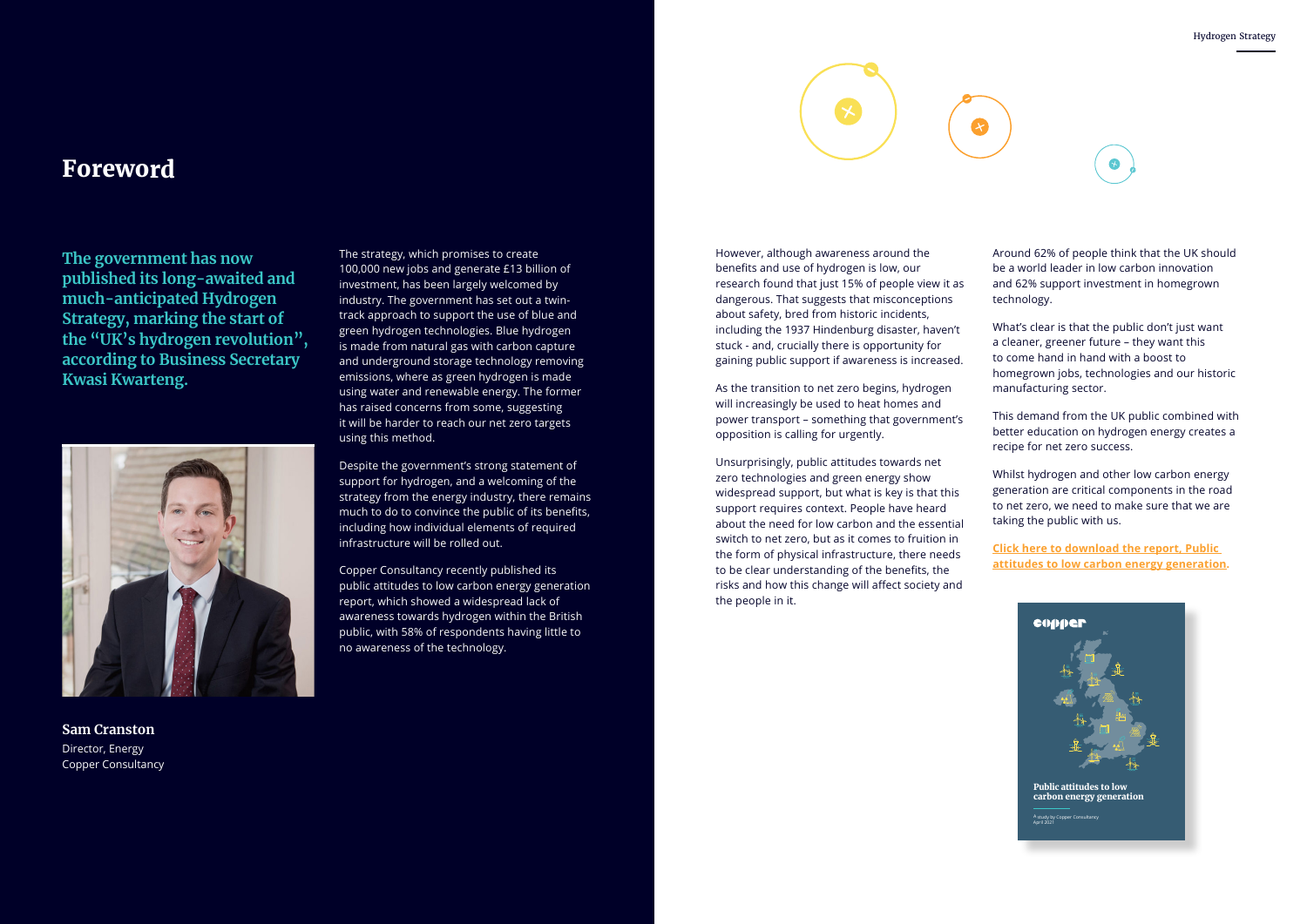### "With hydrogen key to unlocking decarbonisation across carbonintensive sectors, as well as stimulating high levels of skilled green jobs, the Government's Hydrogen Strategy is a key milestone in the delivery of the UK's 10 Point Plan. "However, to truly capitalise on those large-scale economic opportunities, and unlock the private sector finance needed, firms will now be looking for the government to provide detailed policies and standards for hydrogen production and application."

of the UK's energy use could be hydrogen based by 2050

## What does the government's Hydrogen Strategy mean for industry?<br>
"Today marks the start of the UK's



#### Matthew Fell

Chief Policy Director, CBI





£105 million funding to support polluting

industries in cutting emissions



Carbon emissions could be cut by the equivalent of 700m trees by 2032

£4bn

700 trees

100k  $\begin{array}{c}\n\oplus \\
\hline\n\end{array}$ new jobs by 2050



investment in hydrogen technologies

from the hydrogen economy by 2050

hydrogen revolution. This homegrown clean energy source has the potential to transform the way we power our lives and will be essential to tackling climate change and reaching Net Zero.

With the potential to provide a third of the UK's energy in the future, our strategy positions the UK as first in the global race to ramp up hydrogen technology and seize the thousands of jobs and private investment that come with it."

Kwasi Kwarteng Business & Energy Secretary

"Hydrogen and CCUS are going to be incredibly valuable for sectors that will be difficult to decarbonise with electricity – and so we welcome that today's Hydrogen Strategy takes an economy-wide approach to developing these innovative technologies. The UK has real potential for hydrogen and CCUS, both of which can deliver new skilled jobs, particularly in places where the UK already has a proud industrial and energy heritage"

Emma Pinchbeck CEO, Energy UK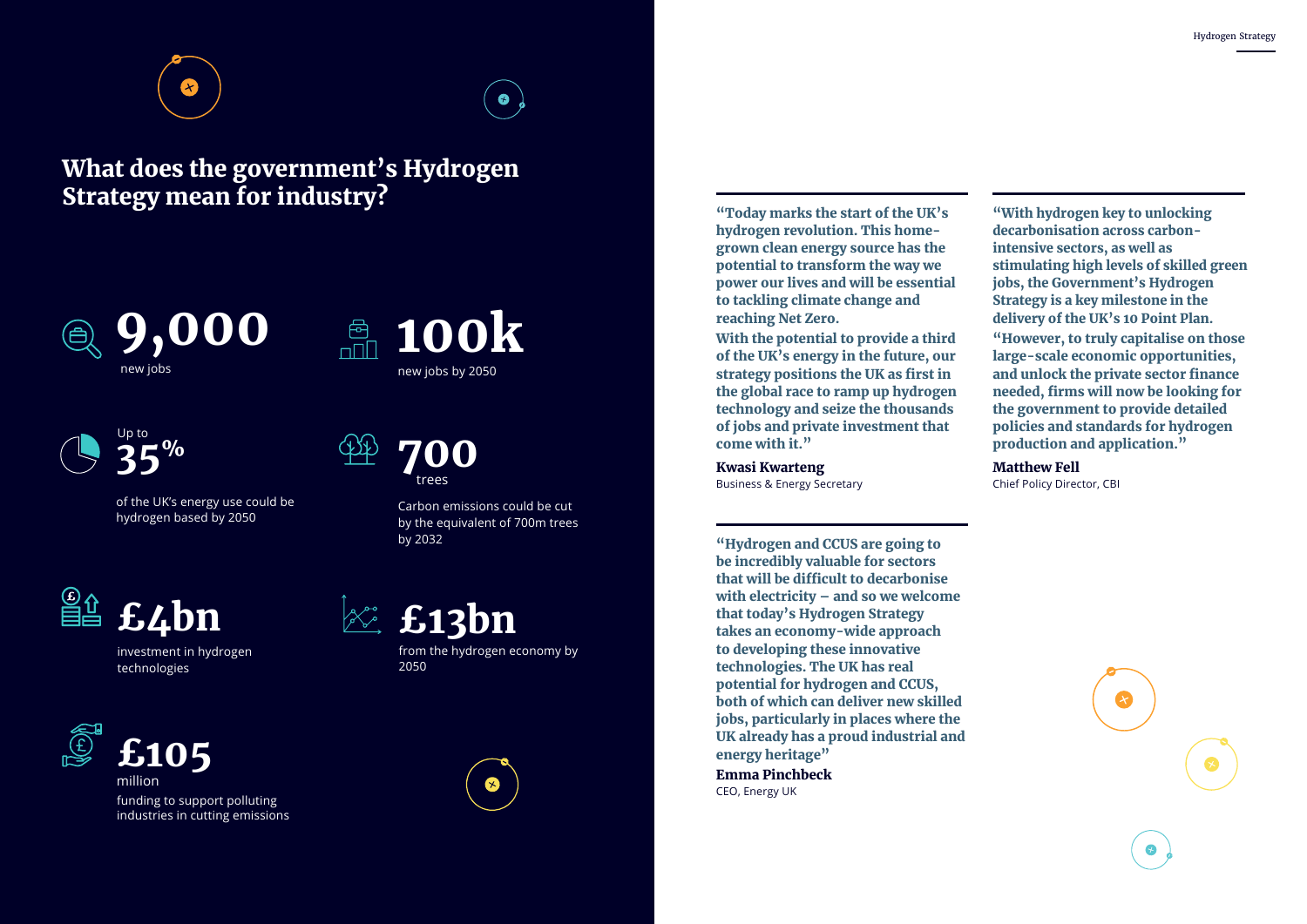### Key findings from our

## Public attitudes to low carbon energy generation



#### **Apathy about hydrogen, combined with minimal scepticism means gaining public support is achievable**

Back in 2020, Prime Minister Boris Johnson said that the UK will place a "big bet" on hydrogen gas as a way of reducing emissions and heating homes.

At present there is little or no awareness of hydrogen amongst 58 per cent of the public.

As a result of this lack of understanding, apathy towards hydrogen stands at 51 per cent.

However, despite this, only 15 per cent thinks it is unsafe.

### Hydrogen gas

**Hydrogen has been touted as a future key player in the UK's energy mix. How aware are you of the role hydrogen can play in the UK's energy mix?**

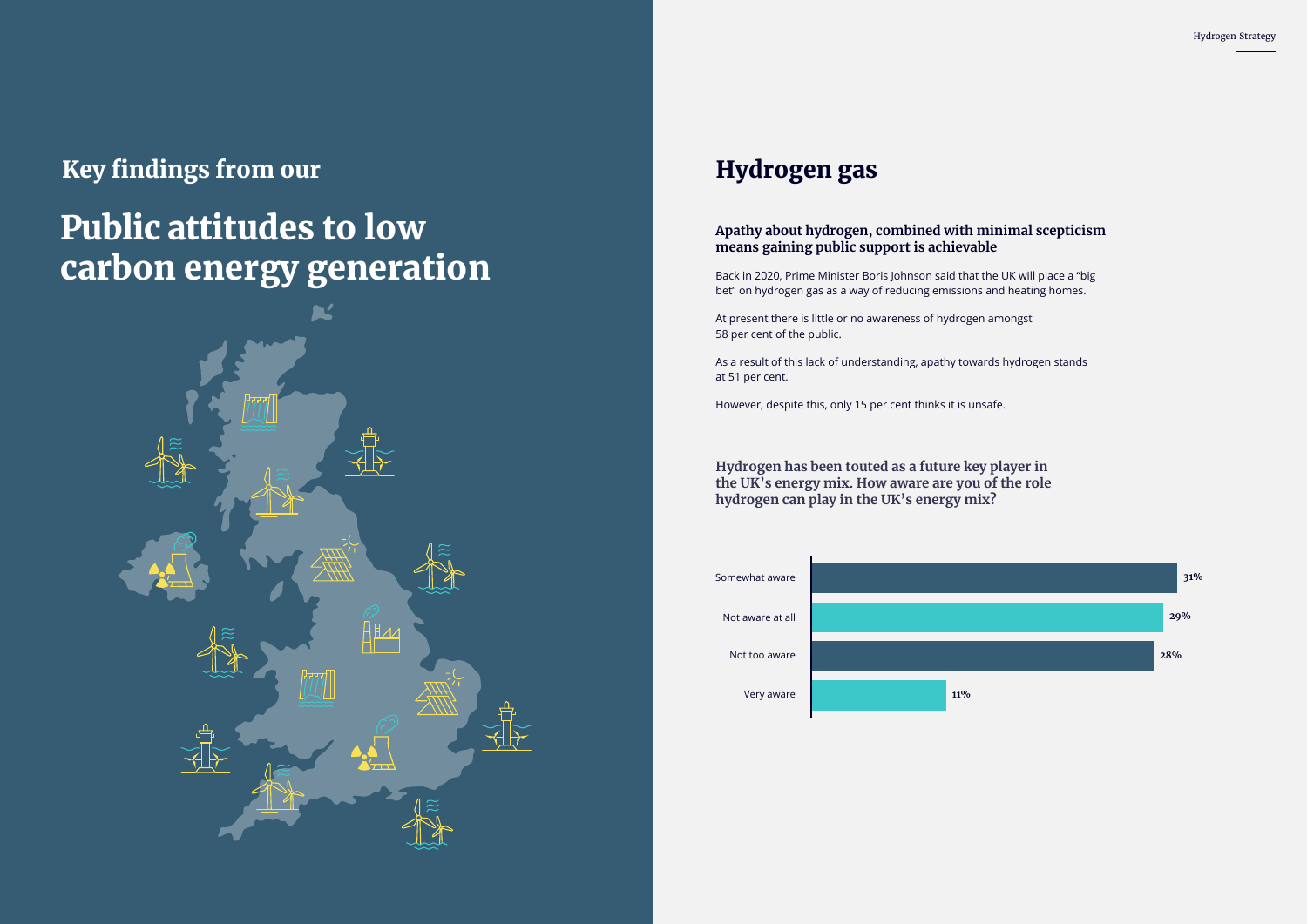**Hydrogen gas may increasingly be used to fuel homes, or to power transport such as buses. How safe or unsafe do you think this technology currently is?**



#### **The opportunity for low carbon technologies to create jobs in the UK is not widely understood**

The public's expectations have been raised for a low carbon future along with the promise of high quality green jobs.

> Not aware Aware Nucleon Aware 66%

At present only 34 per cent of people are aware that industries like carbon capture and storage or hydrogen will preserve jobs.

**Developing low carbon technologies would preserve jobs by enabling energy intensive industries to continue to operate and thrive whilst decarbonising. Are you aware of how these technologies can preserve these jobs?**

34%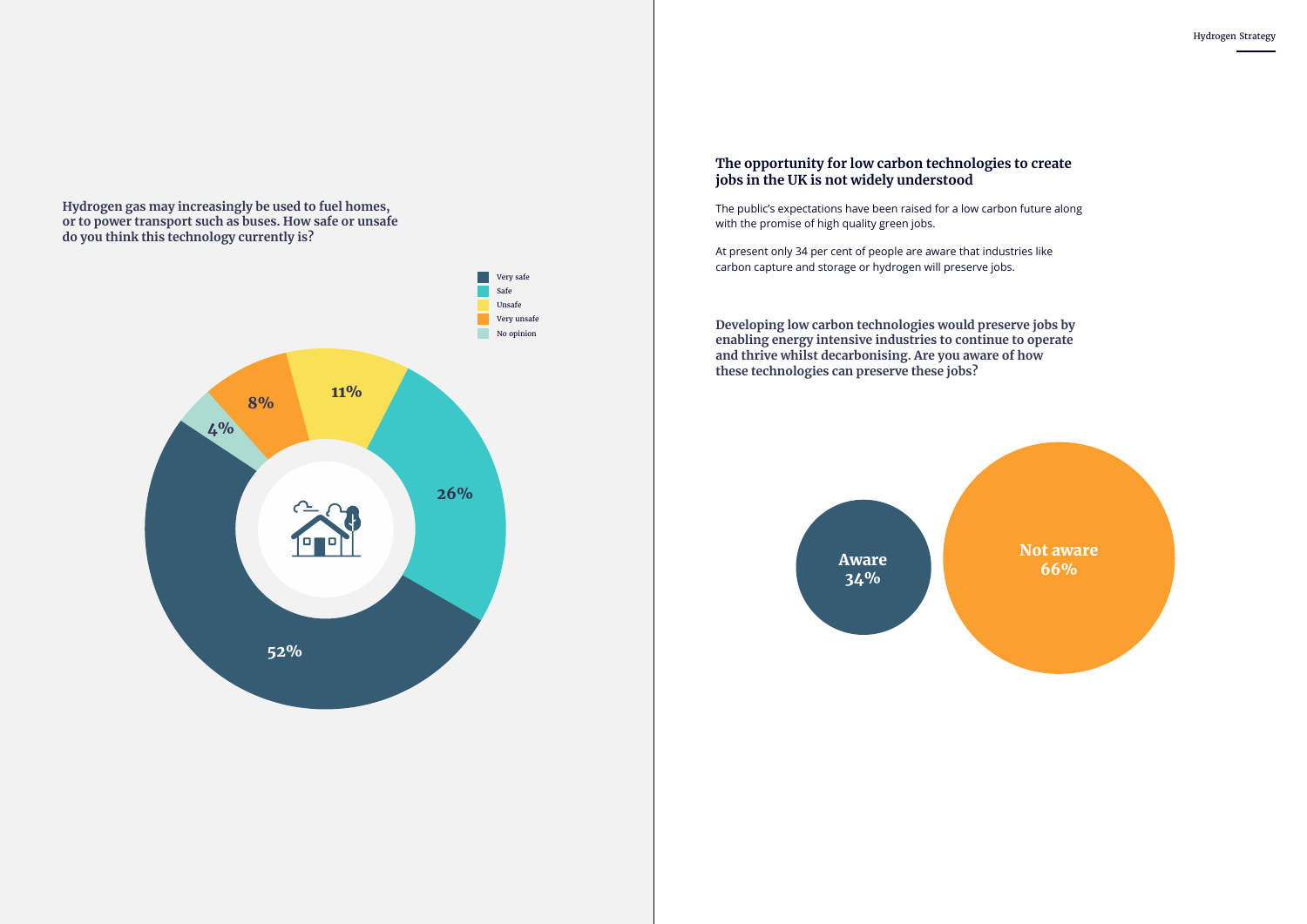Hydrogen Strategy

#### **Carbon capture potential is yet to be understood by the public**

Carbon capture presents an opportunity to export British technology and help achieve net zero.

Despite its potential, 57 per cent of people are unaware or not too aware of what this is and only eight per cent see this as viable and sustainable.

It is interesting that 50 per cent don't have a view on the technology. Perhaps this is the most telling response as this demonstrates the opportunity to build support in carbon and capture and storage.

### Carbon capture and storage

**There is an emerging technology which involves capturing carbon produced by industry and then storing these emissions under the sea so they do not enter the earth's atmosphere. How aware are you of carbon capture and storage technology?**



Not aware at all Not too aware Somewhat aware Very aware

**Do you believe that storing carbon under the sea is a viable and sustainable option?**

> Viable & sustainable 8%

No opinion 50%



Not viable, not sustainable 15%

Not viable but sustainable 9%